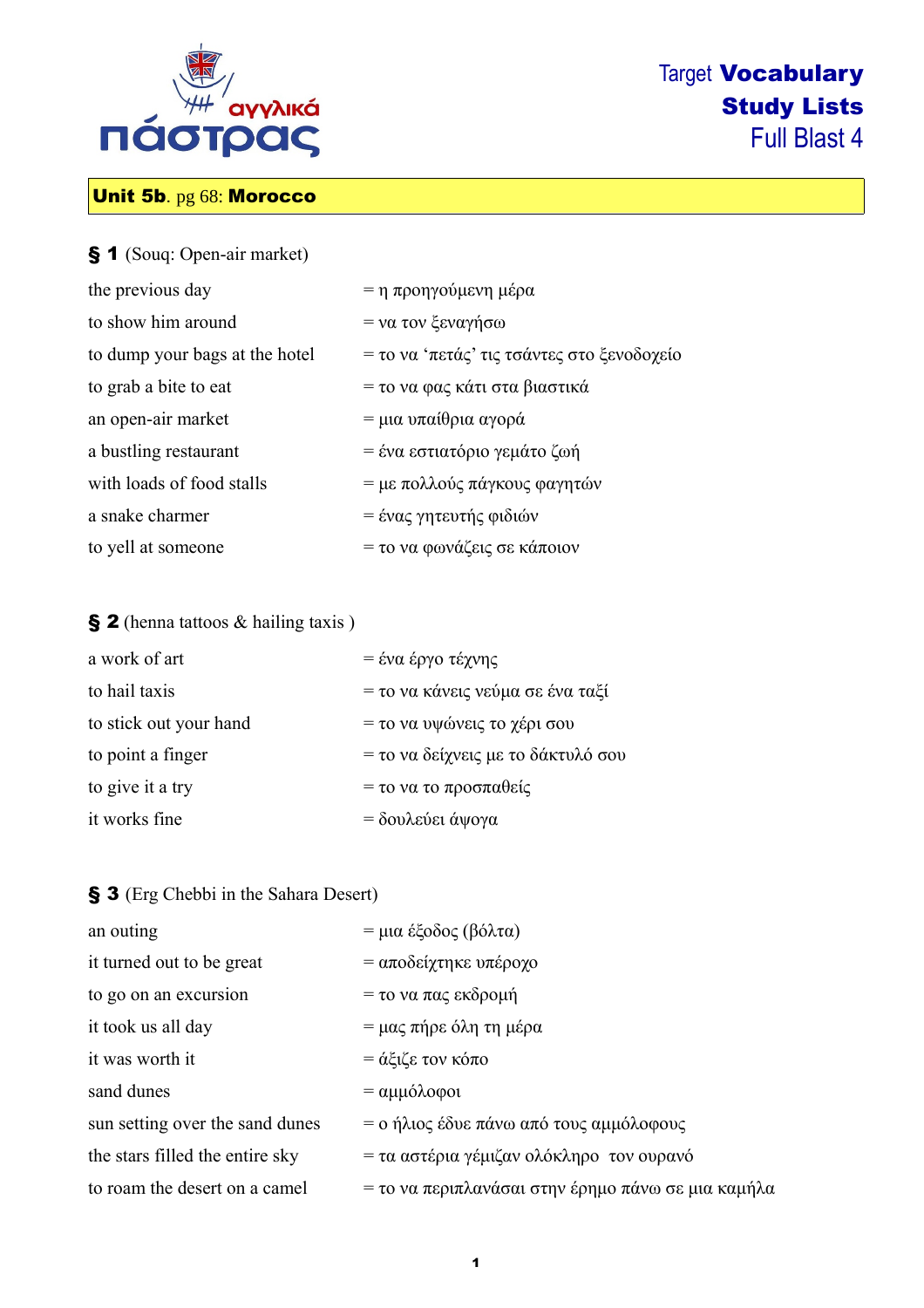

Target Vocabulary Study Lists Full Blast 4

## § 4 (camel riding)

| my dream came true                | = το όνειρό μου έγινε πραγματικότητα    |
|-----------------------------------|-----------------------------------------|
| to get the chance to do something | = το να έχω την ευκαιρία να κάνω κάτι   |
| to go on camel riding             | = το να πάω μια διαδρομή πάνω σε καμήλα |
| to feel dizzy                     | = το να νιώθω ζαλισμένος                |
| it crossed my mind                | = μου πέρασε από το μυαλό               |
| to feel seasick                   | = το να νιώθω ναυτία                    |

## 5b Summary and Oral Presentation

WRITE a summary (~60 words) of the text and prepare an oral presentation following questions

#### below. Use as many of the collocations as possible!

- a. What did Amanda do in the souq?
- b. How do you hail a taxi in Morocco?
- c. How did Amanda feel about Erg Chebbi?
- d. Did Amanda enjoy her camel riding?

#### Video Break 5b: Let's take a quick trip to Morocco

YT - 10 Facts About a Country - Morocco: [https://www.youtube.com/watch?v=yb7ZfwfVP\\_c](https://www.youtube.com/watch?v=yb7ZfwfVP_c)